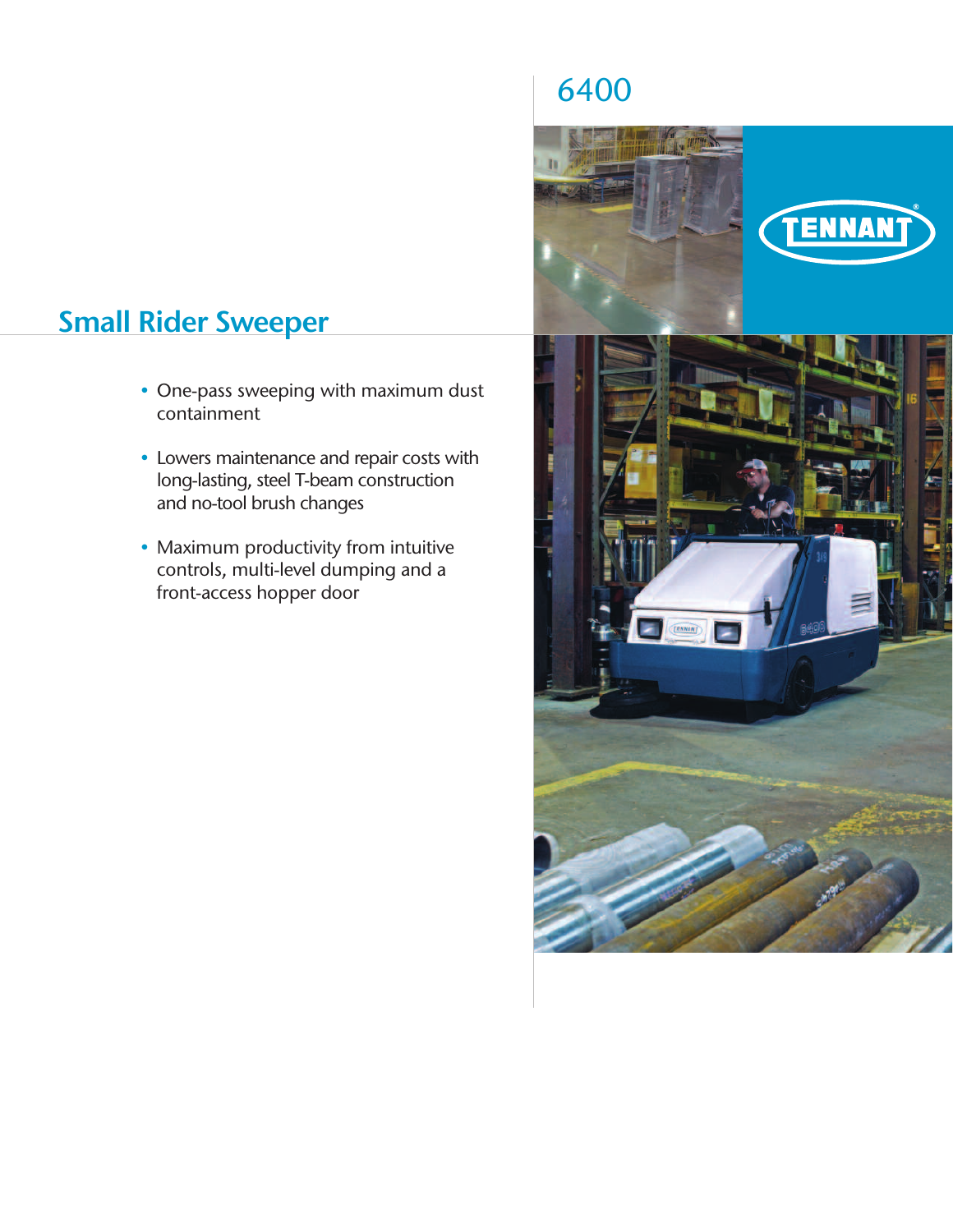## **Multi-environment versatility for maximum large space cleaning**

The 6400 effectively cleans a multitude of environments with your choice of battery, gas, diesel or LPG power. This versatile and durable sweeper is the smart choice for cleaning warehouses, parking garages, campuses, municipalities and more.

#### **Long-lasting durability for use in various environments**

With steel T-beam and bumper construction, the 6400 was made to be tough. Featuring a corrosion-proof Duramer™ hopper and shrouds, this maneuverable machine picks up small and large debris, like sand and broken glass – with virtually no airborne dust – even in the tightest places.

#### **Superior performance**

Tennant's exclusive Perma-Filter™ removes 60 percent of dust before it reaches the panel filter. The fresh-air bypass keeps dusty air from blowing through the vacuum fan.

### **Operator friendly for reduced training time**

The intuitive, all-levers-forward operation and auto-on brushes, enables the user to quickly begin efficiently cleaning – without a lot of training time.



### MUST-HAVE OPTIONS

**Extend your cleaning reach** Access hard-to-reach areas with the optional off-aisle vacuum wand.

#### **Added terrains**

The optional Turf Package configures your machine for use on synthetic turf – perfect for pre-game and post-game cleanups.

### **Increase productivity**

Add the SB2 Vario brush to further widen your cleaning path.

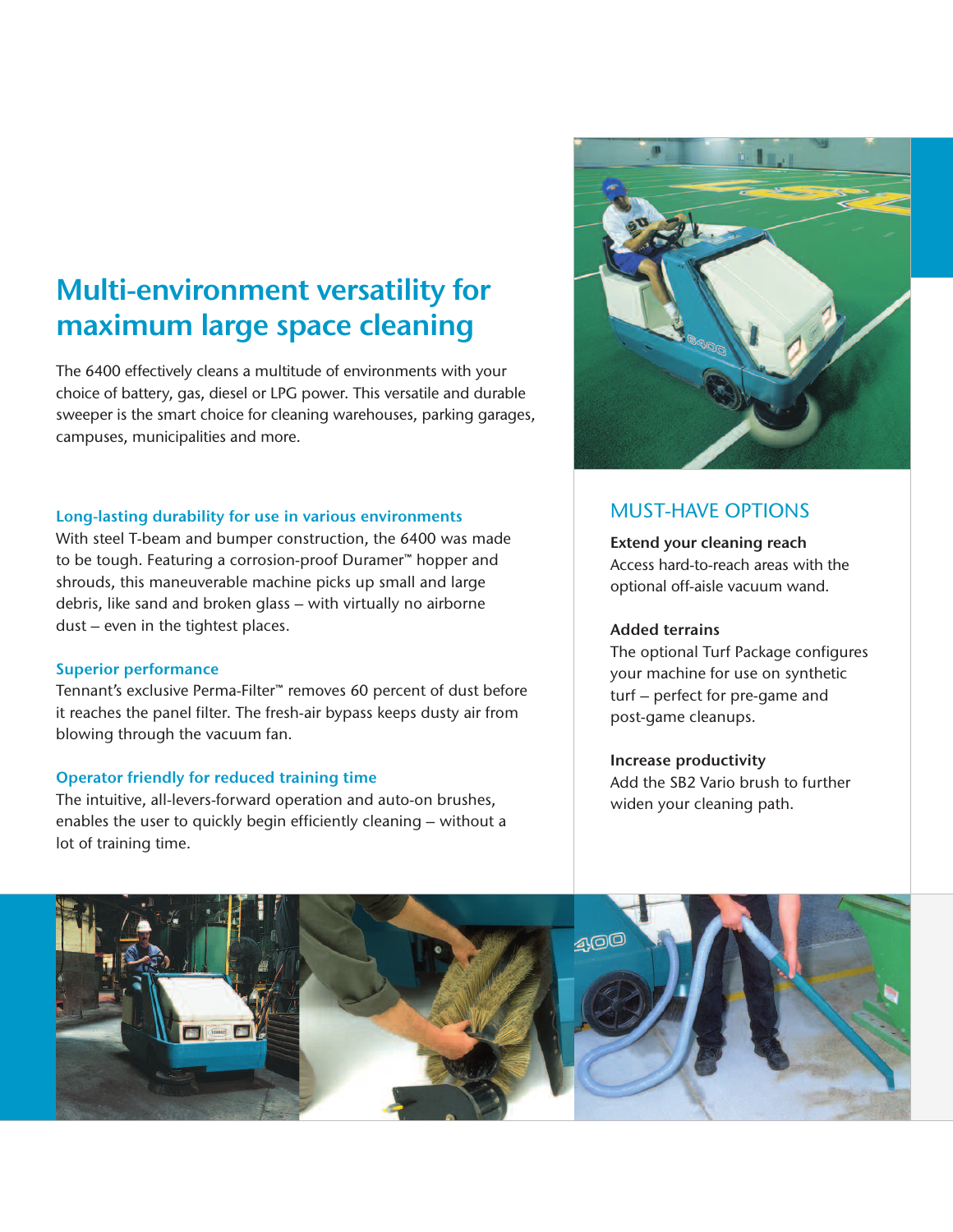### **HIGH DUMP, MAXIMUM SAFETY, EASY ACCESS**

Easily load larger pieces of debris directly into the hopper using the spring-loaded front access door, and leverage the multi-level dump for emptying the hopper into containers up to 5 ft / 1.5 m high.





| A | Retractable side brush absorbs impact and lets you<br>keep on sweeping.                      | Simplify maintenance with no-tool brush and filter<br>changes.                                                     |
|---|----------------------------------------------------------------------------------------------|--------------------------------------------------------------------------------------------------------------------|
| B | <b>Empty debris</b> into containers up to 5 ft / 1.5 m high<br>with multi-level dump hopper. | Roto-molded plastic Duramer hopper increases<br>machine life and ensures zero hopper corrosion.                    |
|   | Machine lasts longer with large size hydraulic oil<br>cooler and filter.                     | Slow down dusty airflow and stop heavier dust<br>and moisture from reaching the panel filter with<br>Perma-Filter. |